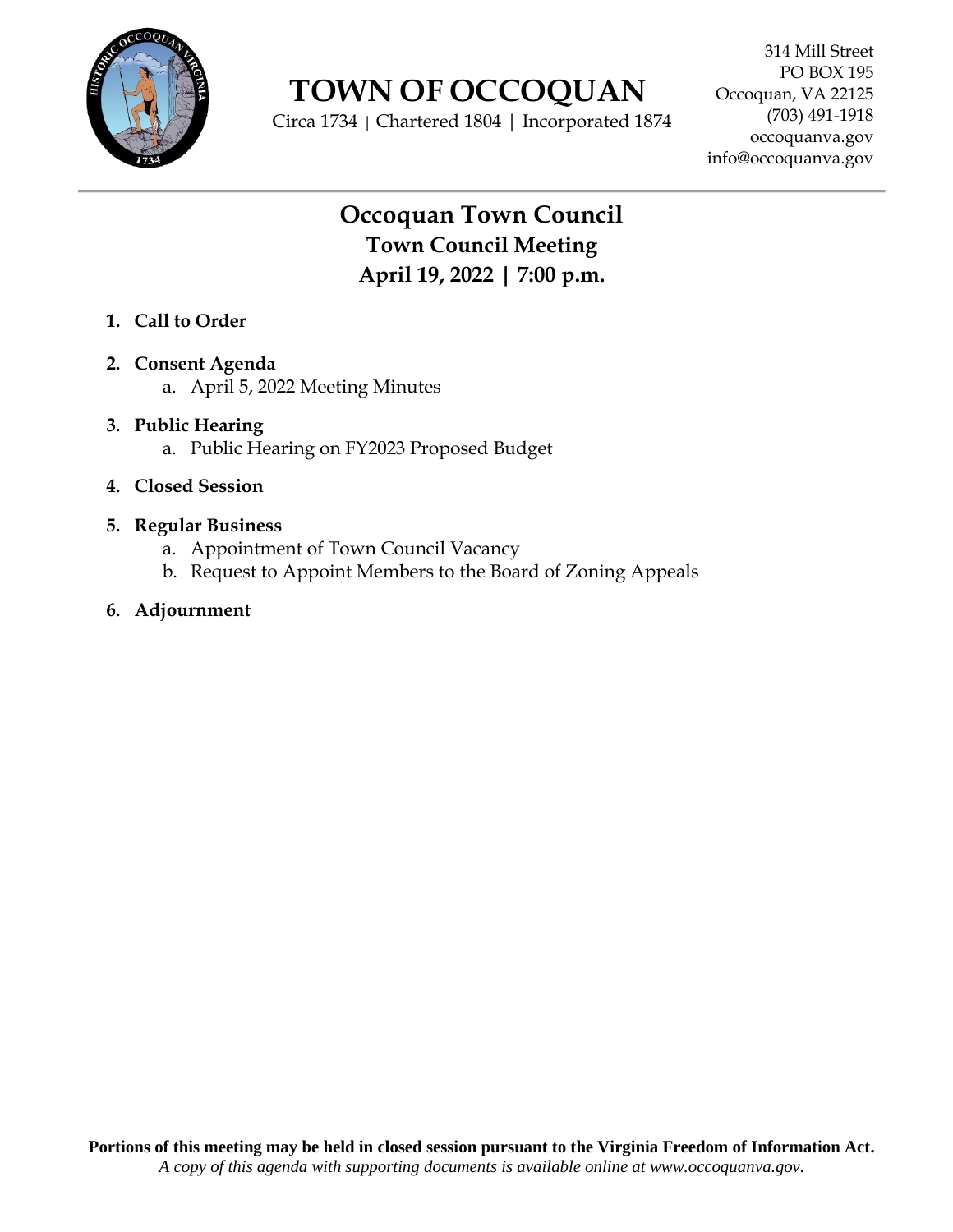

**TOWN OF OCCOQUAN TOWN COUNCIL MEETING** Agenda Communication

**2. Consent Agenda Meeting Date:** April 19, 2022 **2 A:** Request to Approve April 5, 2022 Meeting Minutes

**Attachments:** a. Draft Minutes

**Submitted by:** Kirstyn Jovanovich Town Manager

# **Explanation and Summary:**

This is a request to approve the April 5, 2022 Town Council meeting minutes.

**Staff Recommendation:** Recommend approval as presented.

# **Proposed/Suggested Motion:**

"I move to approve the April 5, 2022 Town Council meeting minutes."

OR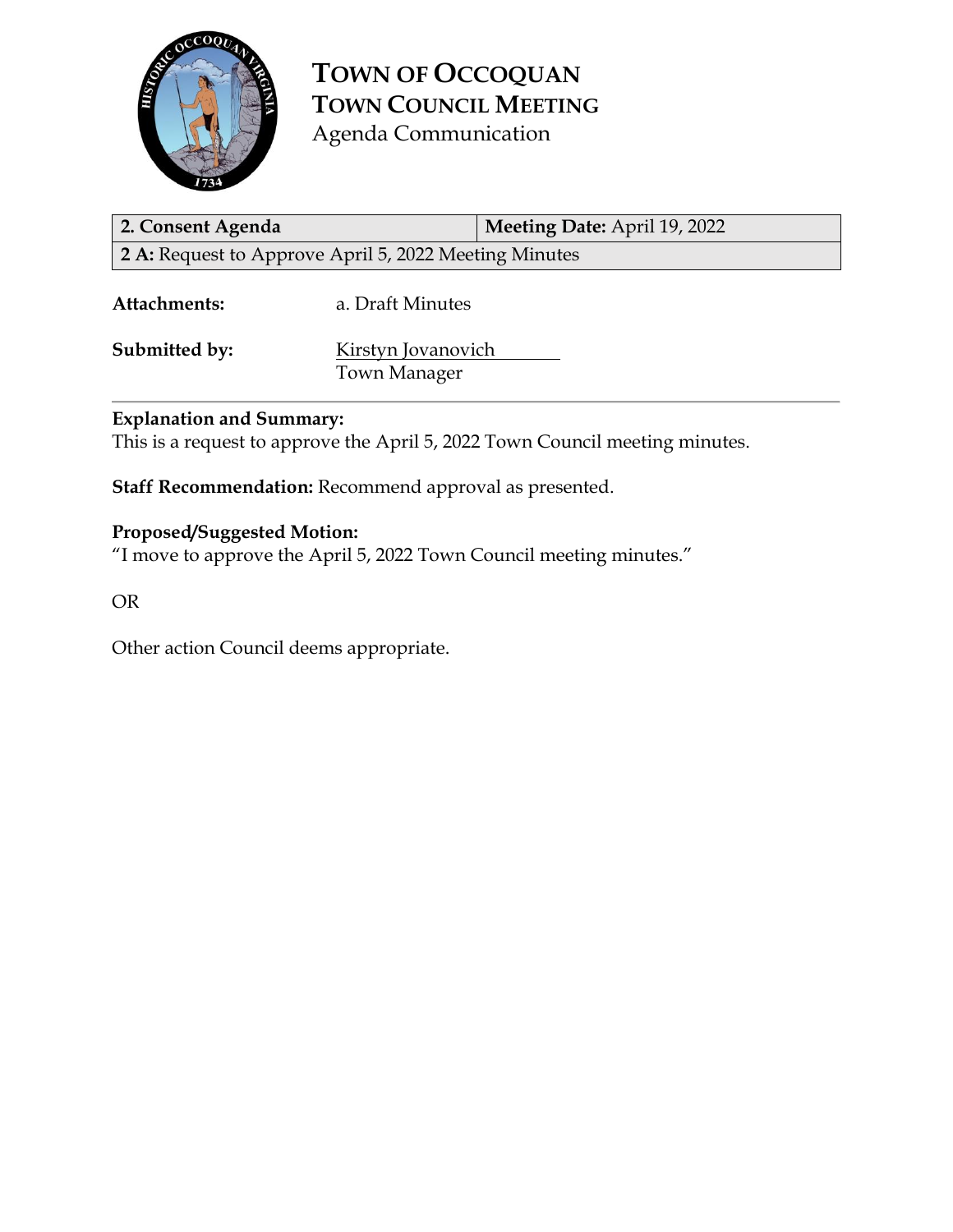

**OCCOQUAN TOWN COUNCIL Meeting Minutes - DRAFT Town Hall – 314 Mill Street, Occoquan, VA 22125 Tuesday, April 5, 2022 7:00 p.m.**

- **Present:** Mayor Earnie Porta; Vice Mayor Jenn Loges, Councilmembers Cindy Fithian and Laurie Holloway
- **Absent:** Councilmember Eliot Perkins
- **Staff:** Kirstyn Jovanovich, Town Manager; Martin Crim, Town Attorney (remotely); Bruce Reese, Town Engineer (remotely); Adam Linn, Chief of Police; Julie Little, Events Director; Manual Casillas, Town Treasurer

# **1. CALL TO ORDER**

Mayor Porta called the meeting to order at 7:02 p.m.

# **2. PLEDGE OF ALLEGIANCE**

Mayor Porta asked for unanimous consent to add to the agenda (1) Resolution to Appoint Town Clerk and (2) Resolution Endorsing Submission of an Application to the Virginia Community Flood Preparedness Fund Grant. Without objection the items were added to the agenda.

# **3. CITIZENS' TIME**

No one spoke at Citizens' time.

# **4. CONSENT AGENDA**

- **a. March 15, 2022 Meeting Minutes**
- **b. Request to Adopt Arbor Day 2022 Proclamation**

**Councilmember Fithian moved approval of the Consent Agenda. Councilmember Holloway seconded. Motion passed unanimously by voice vote.**

# **5. CLOSED SESSION**

**Vice Mayor Loges moved that the Council convene in closed session to discuss the following as permitted by Virginia Code § 2.2-3711 (A)(1), a personnel matter involving appointment of specific public officers, appointees, or employees of the Town; specifically dealing with the Town Clerk position. Councilmember Holloway seconded. Motion passed unanimously by voice vote.**

The Council went into closed session at 7:05 p.m.

The Council came out of closed session at 7:09 p.m.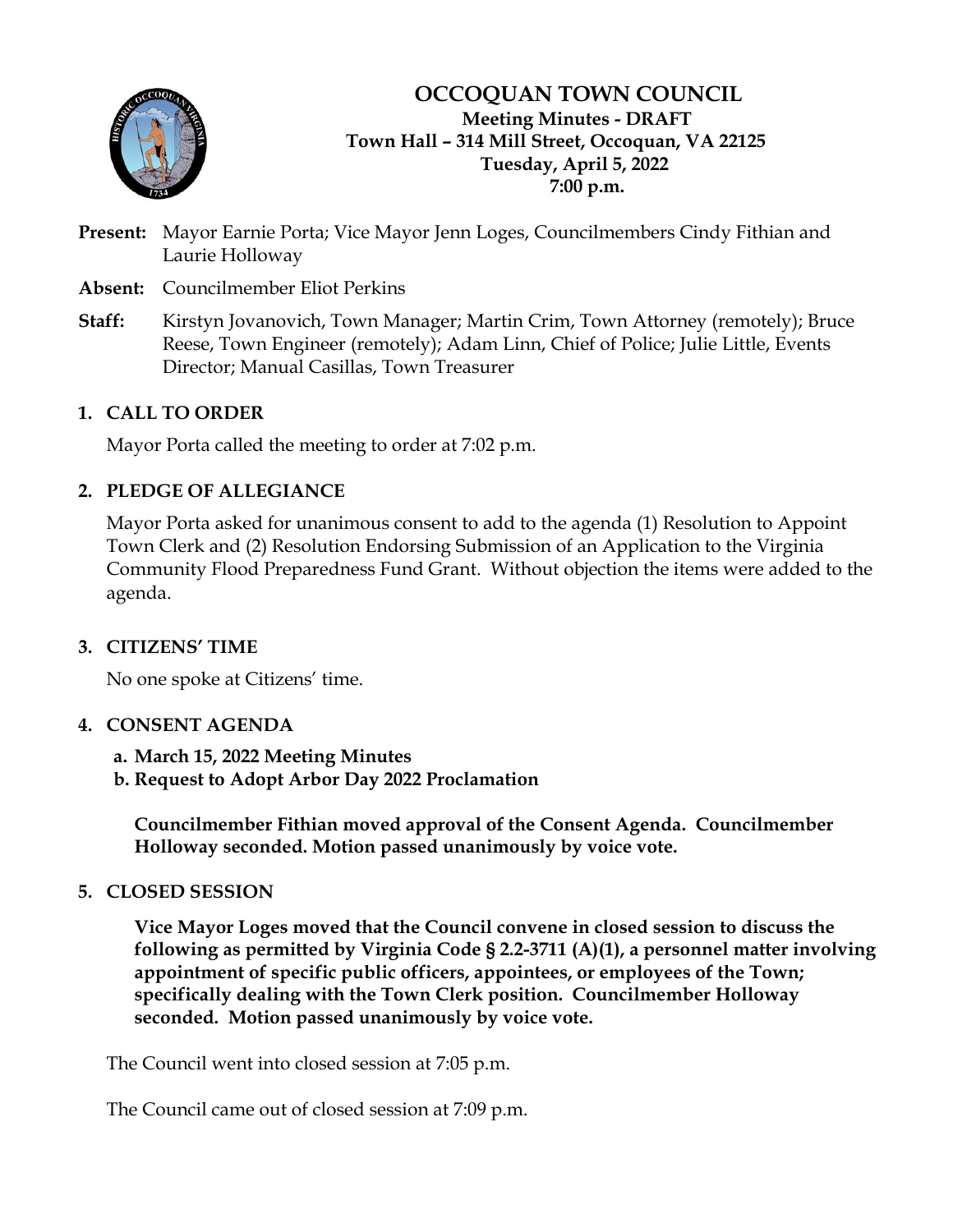**Vice Mayor Loges moved to certify that, in the closed session just concluded, nothing was discussed except the matter or matters (1) specifically identified in the motion to convene in closed session and (2) lawfully permitted to be discussed in a closed session under the provisions of the Virginia Freedom of Information Act as cited in that motion. Seconded by Councilmember Holloway. The motion passed unanimously by roll call vote.**

**Ayes:** Councilmember Fithian, Councilmember Holloway, Vice Mayor Loges. **Nays:** None.

**Upon returning from closed session, Councilmember Holloway moved adoption of a Resolution to Appoint [Philip Auville] Town Clerk, effective April 19, 2022. Councilmember Fithian seconded. The motion passed unanimously by roll call voted**. **Ayes:** Councilmember Fithian, Councilmember Holloway, Vice Mayor Loges **Nays:** None.

# **6. MAYOR'S REPORT**

Mayor Porta reported the following:

- On March 16, 2022, he met with a representative of the Norfolk Tour Company and Visit PWC regarding bringing additional tours to town.
- On March 22, 2022, he attended the Occoquan River Safety Forum, which included first responders, marinas, yacht clubs, the Coast Guard, and the Coast Guard Auxiliary.
- He has installed hazard warning markers in the water at the end of the pipes that protrude under the town dock and has marked the western end of the channel in the dike that provides water entrance to Madigan's Waterfront Restaurant and Penguin Paddling.
- On April 4, 2022, he attended the Celebration of Life at Meadowlark Gardens for town resident the late Petra Casipit

# **7. COUNCILMEMBER REPORTS**

There were no Councilmember reports.

# **8. BOARDS AND COMMISSIONS REPORTS**

ARB Chair Seefeldt reported on the actions of the ARB at its most recent meeting.

# **9. ADMINISTRATIVE REPORTS**

# **a. Administrative Report**

Ms. Jovanovich provided a written report as part of the agenda packet and responded to brief questions from the Council.

Councilmember Fithian distributed some information on the fishing line recycling receptacle she would like to see installed behind the Mill House Museum. Ms. Jovanovich responded that it was substantively similar to what she has arranged with a Boy Scout to install at that location. Councilmember Holloway thanked Ms. Fithian for her efforts in pursuing this project.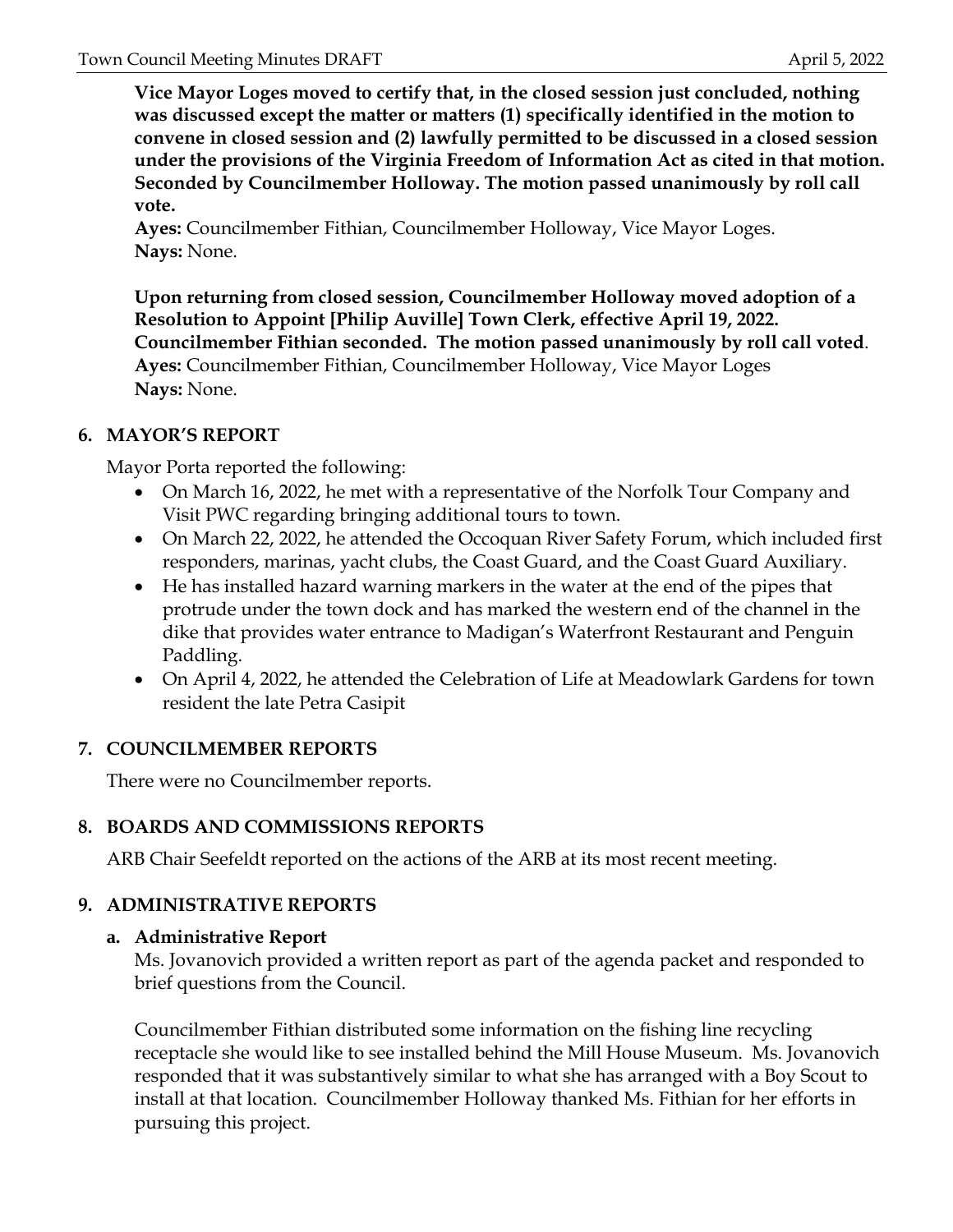### **b. Town Treasurer Report**

Mr. Casillas provided a written report as part of the agenda packet. There were no questions for Mr. Casillas.

# **c.** T**own Attorney**

Mr. Crim provided a written report as part of the agenda packet. There were no questions for Mr. Crim.

# **10. PUBLIC HEARING**

### **a. Public Hearing on Council Zoning Text Amendments to Bring the Town Code into Conformance with DEQ's Recommendations for Implementing the Chesapeake Bay Preservation Act**

Mayor Porta opened at 7:24 p.m. a public hearing on Council Zoning Text Amendments to Bring the Town Code into Conformance with DEQ's Recommendations for Implementing the Chesapeake Bay Preservation Act. Mayor Porta invited the public to speak. No one spoke at the public hearing and Mayor Porta closed the public hearing at 7:25 p.m.

### **11. REGULAR BUSINESS**

**a. Request to Adopt Ordinance O-2022-01 to Bring the Town Code into Conformance with DEQ's Recommendations for Implementing the Chesapeake Bay Preservation Act**

**Councilmember Fithian moved adoption of Ordinance O-2022-01 to Bring the Town Code into Conformance with DEQ's Recommendations for Implementing the Chesapeake Bay Preservation Act. Councilmember Holloway seconded. Motion passed unanimously by roll call vote.**

**Ayes:** Councilmember Fithian, Councilmember Holloway, Vice Mayor Loges **Nays:** None.

**b. Request to Adopt Resolution R-2022-05 Endorsing Submission of an Application to the Virginia Community Flood Preparedness Fund Grant**

**Vice Mayor Loges moved adoption of Resolution R-2022-05 Endorsing Submission of an Application to the Virginia Community Flood Preparedness Fund Grant. Councilmember Fithian seconded. The motion passed unanimously by voice vote.**

# **12. WORK SESSION ITEMS**

#### **a. FY2023 Proposed Budget Work Session**

Ms. Jovanovich provided the most recent update on the FY2023 proposed budget, which is scheduled for a public hearing on April 19. She responded to brief questions from the Council.

# **b. Coronavirus State Local Fiscal Recovery Funds (SLFRF) Briefing**

Ms. Jovanovich reviewed the updated cost estimates for items for which the town is considering use of SLFRF funds. The list has also been updated based on public feedback. It was agreed that sometime in May the Council will agree upon an overall plan and upon the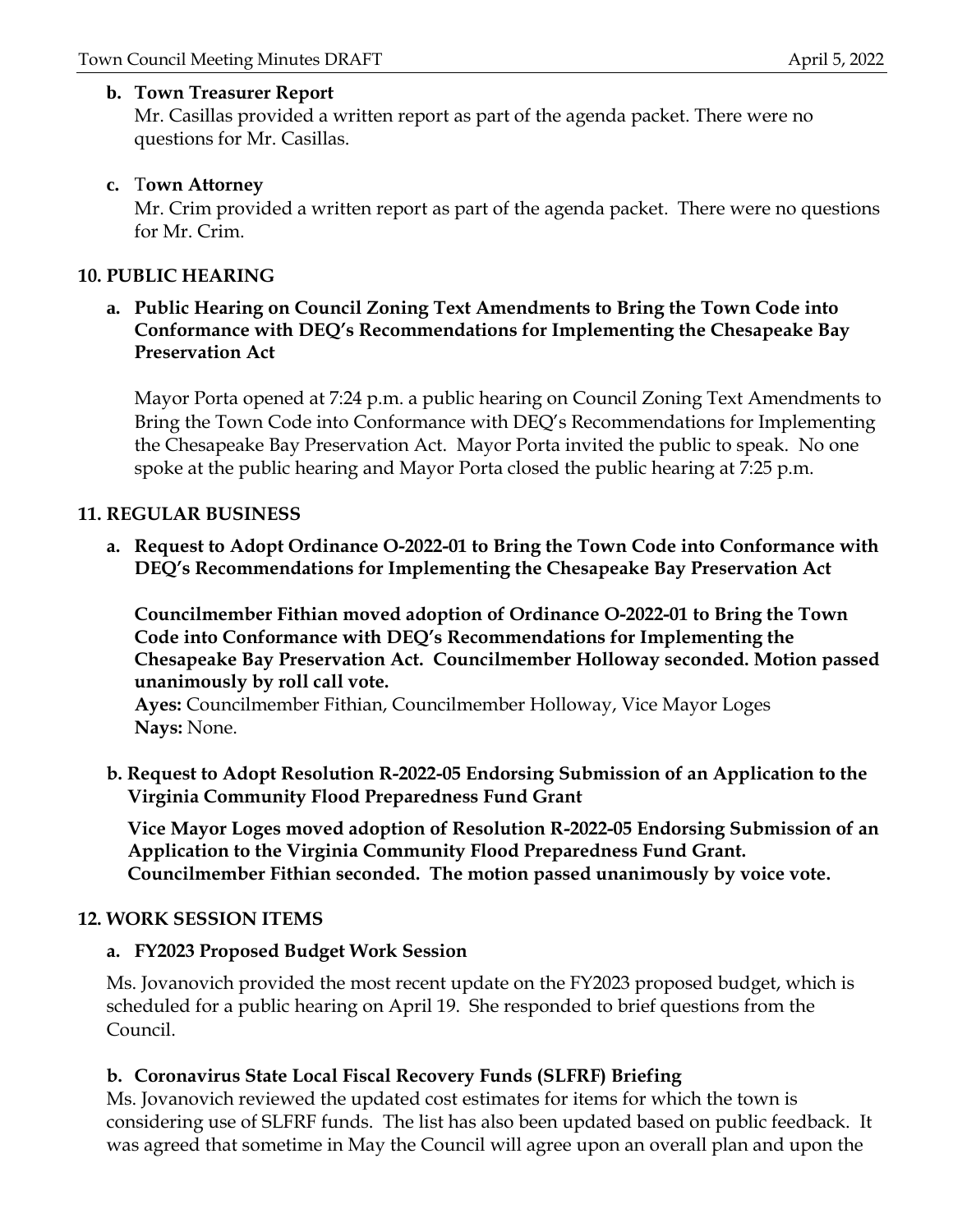process for staff to obtain Council approval for individual projects (e.g. dollar thresholds, project groupings, etc.).

Councilmembers briefly discussed various individual projects. Councilmember Fithian asked if any fishing dock project behind the Mill House Museum could be made ADA accessible and in response it was noted that there was likely not enough space to accommodate the number of switchbacks required to provide an ADA accessible slope. Ms. Fithian was encouraged to consider locations at existing town docks that she might consider suitable for designated fishing areas that are ADA accessible, understanding that fishing from the docks and riverwalk has thus far been prohibited for a variety of reasons. Additionally, the Council noted that while the McKenzie sidewalk project seems feasible, a sidewalk to the Town boundary on Washington Street would not only require substantial and expensive right-ofway purchases, but would be relatively short and not connect to any sidewalk beyond the Town boundary.

Before going into closed session Mayor Porta noted that the town planned to install sometime in the next few weeks the bench swing donated by the late Petra Casipit and hoped to hold a dedication ceremony not long after. He also noted that the Valentine Peyton Society would be dedicating their historic marker in River Mill Park on May 21 at 11:30 a.m.

# **13. CLOSED SESSION**

**Vice Mayor Loges moved that the Council convene in closed session to discuss the following as permitted by Virginia Code § 2.2-3711 (A)(3), a matter involving: acquisition of real property for public purposes specifically involving property within the town boundaries, because discussion in an open meeting would adversely affect the Town's bargaining position. Councilmember Holloway seconded the motion. The motion passed unanimously by voice vote.**

The Council went into closed session at 8:10 p.m.

The Council came out of closed session at 8:19 p.m.

**Vice Mayor Loges moved to certify that, in the closed session just concluded, nothing was discussed except the matter or matters (1) specifically identified in the motion to convene in closed session and (2) lawfully permitted to be discussed in a closed session under the provisions of the Virginia Freedom of Information Act as cited in that motion. Seconded by Councilmember Holloway. The motion passed unanimously by roll call vote.**

**Ayes:** Councilmember Fithian, Councilmember Holloway, Vice Mayor Loges **Nays:** None.

# **14. ADJOURNMENT**

The meeting was adjourned at 8:20 p.m. \_\_\_\_\_\_\_\_\_\_\_\_\_\_\_\_\_\_\_\_\_\_\_\_\_\_\_\_\_\_\_\_\_\_\_\_

Kirstyn Jovanovich, Town Manager | Interim Town Clerk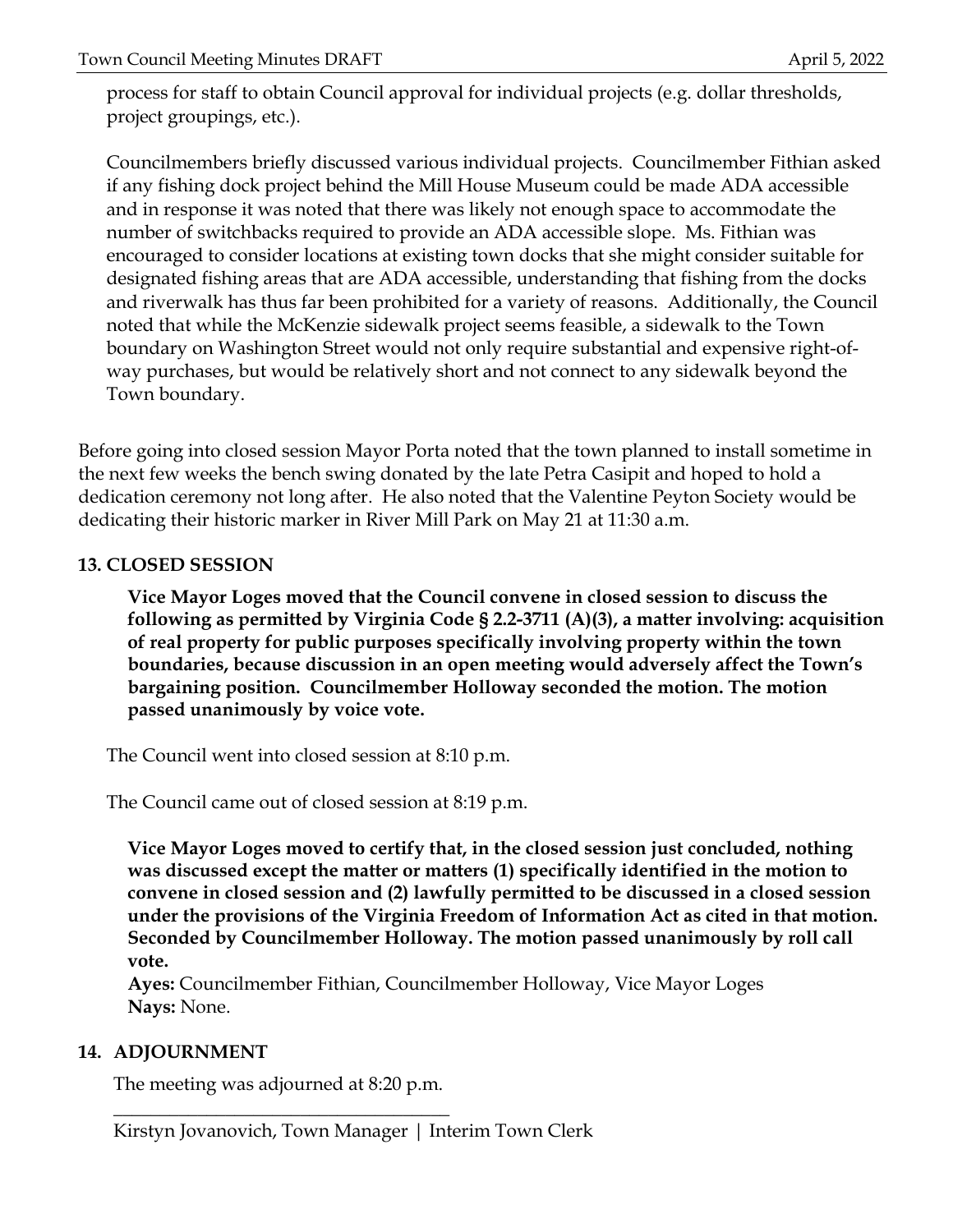

**TOWN OF OCCOQUAN TOWN COUNCIL MEETING** Agenda Communication

| 3. Public Hearing | Meeting Date: April 19, 2022                                                |
|-------------------|-----------------------------------------------------------------------------|
|                   | 3 A: Public Hearing on Proposed Fiscal Year 2023 Budget                     |
| Attachments:      | a. FY 2023 Proposed Budget - via Website<br>b. Public Hearing Advertisement |
| Submitted by:     | Kirstyn Jovanovich<br><b>Town Manager</b>                                   |

### **Explanation and Summary:**

This is a public hearing on the Proposed Fiscal Year (FY) 2023 Budget. The Town Council held budget work sessions on February 15, March 15, and April 5, 2022. The Proposed Budget is posted on the Town's website at [occoquanva.gov/government/budget](https://www.occoquanva.gov/government/budget) and available in Town Hall, 314 Mill Street, Monday – Friday, 9 a.m. to 4 p.m.

#### **Budget Summary**

|                                    |              | FY 2022<br>Adopted | FY 2023<br>Proposed | <b>Difference</b> | Increase/<br>(Decrease) |
|------------------------------------|--------------|--------------------|---------------------|-------------------|-------------------------|
| General Fund                       | Revenues     | \$1,070,940        | \$1,227,546         | \$156,606         | 14.6%                   |
|                                    | Expenses     | \$1,070,940        | \$1,227,546         | \$156,606         | 14.6%                   |
| Events Fund                        | Revenues     | \$272,490          | \$256,870           | (\$15,620)        | (15.7%)                 |
|                                    | Expenses     | \$177,442          | \$196,223           | \$18,781          | 10.6%                   |
| Capital<br><b>Improvement Fund</b> | Revenues     | \$5,000            | \$181,000           | \$176,000         | 3520.0%                 |
|                                    | Expenditures | \$153,900          | \$266,000           | \$112,100         | 72.8%                   |
| Mamie Davis Fund                   | Revenues     | \$500              | \$500               | \$0               | $0.0\%$                 |
|                                    | Expenses     | \$2,000            | \$5,000             | \$3,000           | 150.0%                  |
| E-Summons Fund                     | Revenues     | \$0                | \$12,000            | \$12,000          |                         |
|                                    | Expenses     | \$0                | \$3,150             | \$3,150           |                         |

This public hearing is intended to provide the public with the opportunity to comment on the proposed budget. This public hearing was advertised in InsideNOVA on March 31, and April 7, 2022.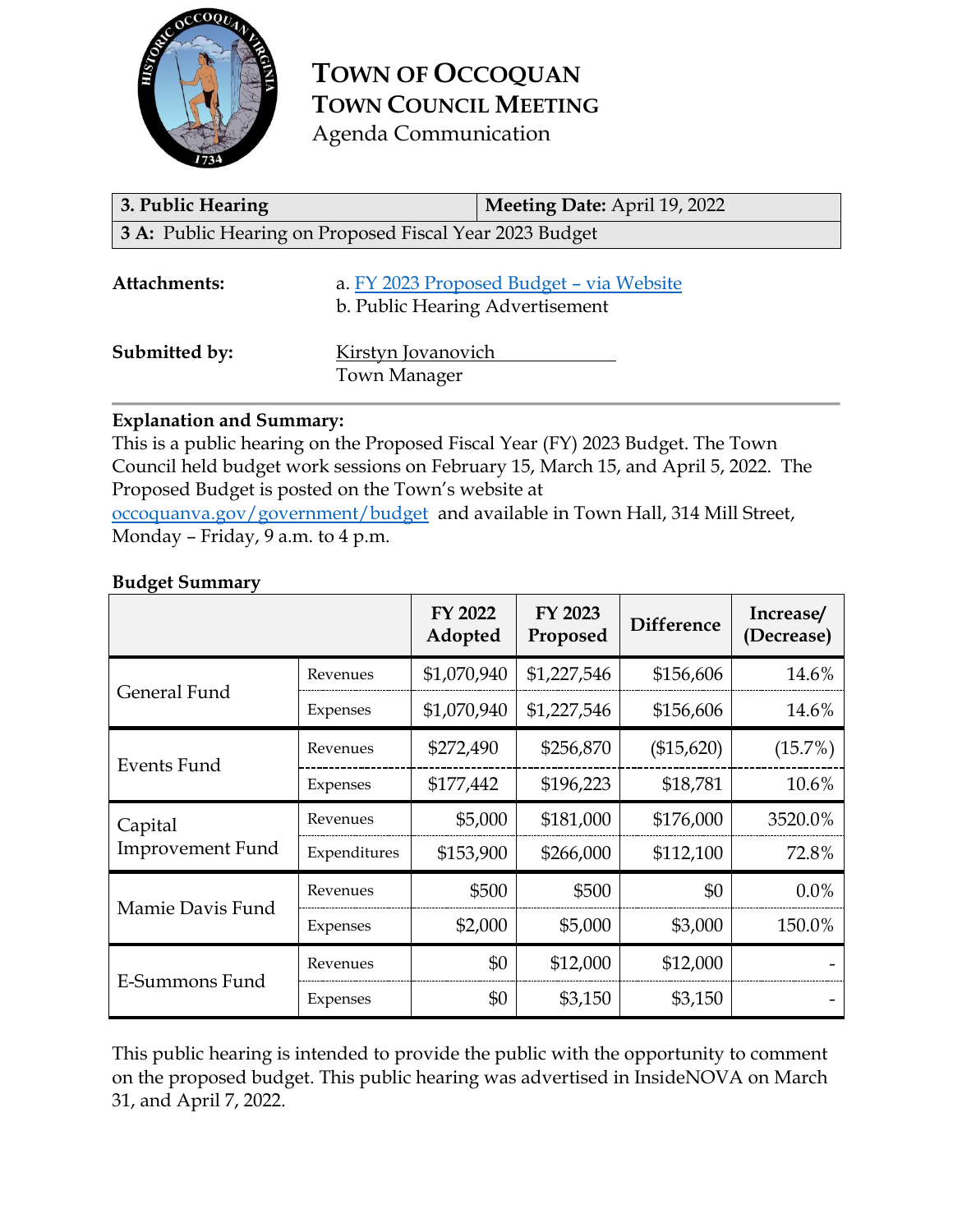In addition to the public hearing on the proposed budget, there will be a public hearing on the proposed tax rates in support of the FY 2023 budget on May 3, 2022 at 7:00 p.m. The Town Council will adopt the budget and tax rates on Tuesday, June 7, 2022. Fiscal Year 2023 will begin on July 1, 2022 and end on June 30, 2023.

**Town Manager's Recommendation:** Recommend closing the public hearing.

**Cost and Financing:** N/A **Account Number:** N/A

**Proposed/Suggested Motion:** "I move to close the public hearing."

OR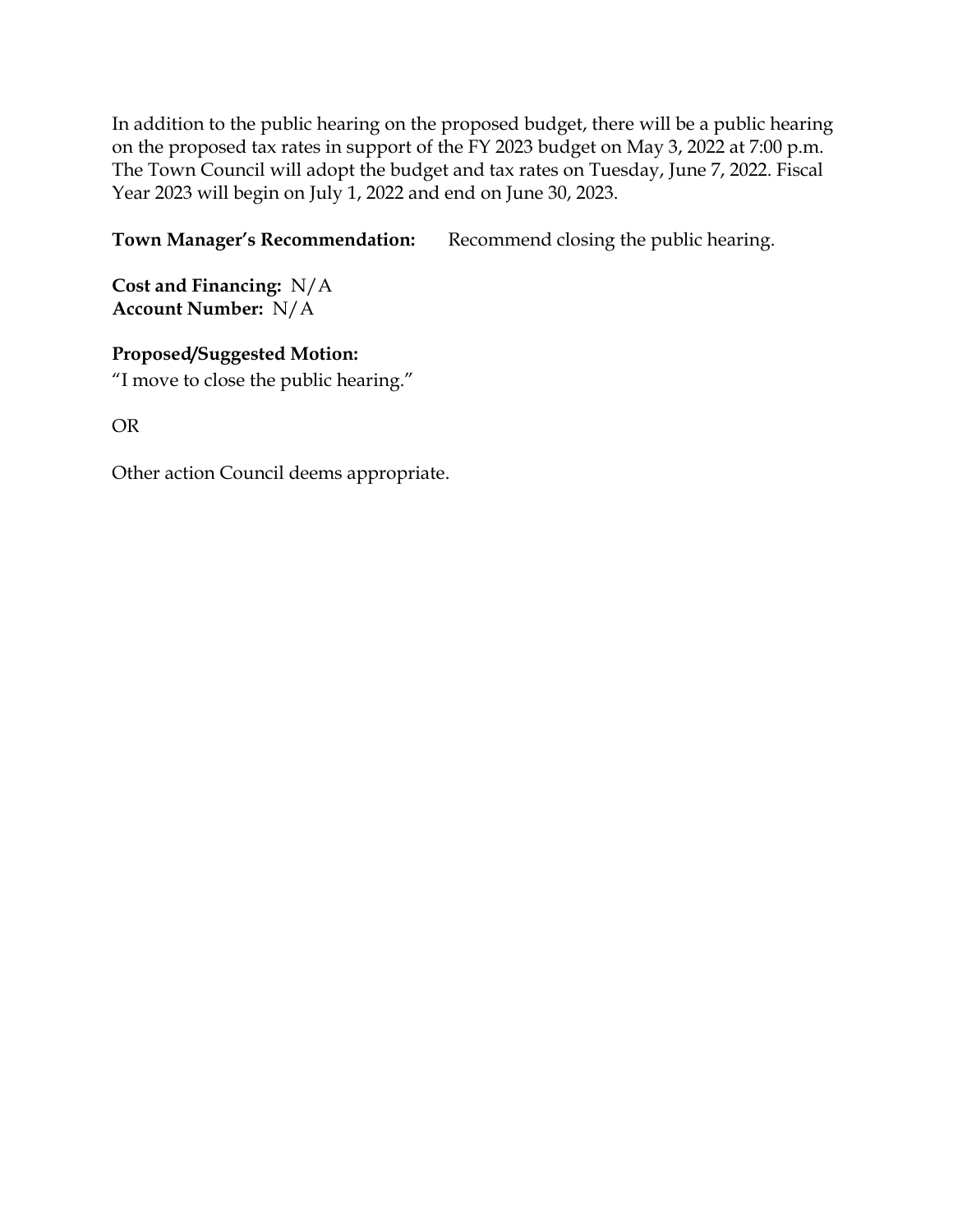# **Town of Occoquan PROPOSED FISCAL YEAR (FY) 2023 BUDGET - APRIL 19. 2022 TAX RATES IN SUPPORT OF THE BUDGET - MAY 3, 2022**

#### PUBLIC HEARINGS TO SOLICIT COMMENT ON THE FOLLOWING:

1. Proposed FY 2023 Budget (see synopsis below.) A copy of the proposed budget is available at Town Hall from 9 a.m. to 4 p.m., Monday through Friday, and on the Town's website at www.occoquanva.gov; and

2. Maintain the current real estate tax rate of \$0.12 per \$100 of the assessed value; and

3. Maintain the current meals tax rate of 3%; and

4. Maintain the current transient occupancy tax rate of 7%.

|                       |                 | FY 2022<br><b>Budget</b> | FY 2023<br>Proposed |
|-----------------------|-----------------|--------------------------|---------------------|
| OPERATING FUND        | Revenues        | \$1,070,940              | \$1,227,546         |
|                       | Expenses        | \$1,070,940              | \$1,227,546         |
| <b>CIP FUND</b>       | Revenues        | \$5,000                  | \$181,000           |
|                       | <b>Expenses</b> | \$153,900                | \$266,000           |
| <b>EVENTS FUND</b>    | Revenues        | \$272,490                | \$256,870           |
|                       | Expenses        | \$177,442                | \$196,223           |
| MAMIE DAVIS FUND      | Revenues        | \$500                    | \$500               |
|                       | Expenses        | \$2,000                  | \$5,000             |
| <b>E-SUMMONS FUND</b> | Revenues        | \$0                      | \$12,000            |
|                       | <b>Expenses</b> | \$0                      | \$3,150             |

KIRSTYN JOVANOVICH, ICMA-CM **Town Manager** 

A public hearing on the proposed budget will be held on April 19, 2022 at 7:00 p.m. at Occoquan Town Hall, 314 Mill Street, Occoquan, VA 22125.

The Town Council may set the real estate tax rate at .12 cents per hundred dollars value or at a lower rate, but Virginia law does not allow a higher rate than appears in this advertisement. The Town Council may set other tax rates (such as meals tax or transient occupancy tax) either higher or lower than the advertised rates.

The required legal publication of this notice occurred on March 31, and an additional courtesy notice was published on April 7, 2022.

#### NOTICE OF PROPOSED REAL PROPERTY TAX INCREASE

The Town of Occoquan proposes to increase property tax levies

1. Assessment Increase: Total assessed value of real property, excluding additional assessments due to improvements to property, exceeds last year's total assessed value of real property by 10.77 percent.

2. Lowered Rate Necessary to Offset Increased Assessment: The tax rate which would levy the same amount of real estate tax as last year, when multiplied by the new total assessed value of real estate with the exclusions mentioned above, would be \$0.1083 per \$100 of assessed value. This rate will be known as the "lowered tax rate."

3. Effective Rate Increase: The Town of Occoquan proposes to adopt a tax rate of no more than \$0.12 per \$100 of assessed value. The difference between the lowered tax rate and the proposed rate would be \$0.012 per \$100, or 10.8 percent. This difference will be known as the "effective tax rate increase."

Individual property taxes may, however, increase at a percentage greater than or less than the above percentage.

4. Proposed Total Budget Increase: Based on the proposed real property tax rate and changes in other revenues, the total budget of the Town of Occoquan will increase from last year's budget by 20.9 percent.

A public hearing on the proposed tax rate will be held on May 3, 2022 at 7:00 p.m. at Occoquan Town Hall, 314 Mill Street, Occoquan, VA 22125.

3/31 & 4/7/22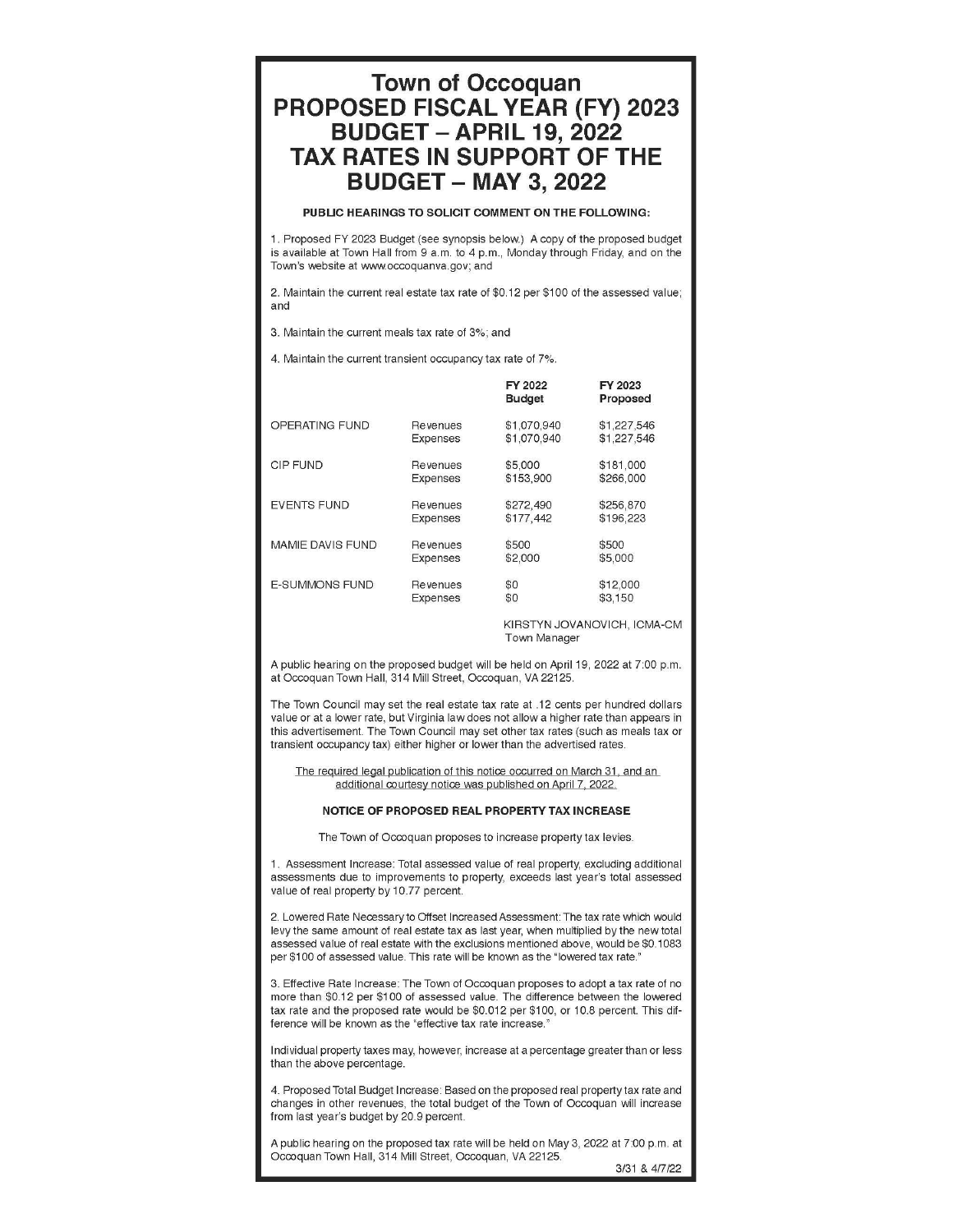

# **TOWN OF OCCOQUAN TOWN COUNCIL MEETING**

Agenda Communication

| 5. Regular Business                             |                                           | Meeting Date: April 19, 2022 |  |  |
|-------------------------------------------------|-------------------------------------------|------------------------------|--|--|
| <b>5 A:</b> Appointment of Town Council Vacancy |                                           |                              |  |  |
| Attachments:                                    | a. None                                   |                              |  |  |
| Submitted by:                                   | Kirstyn Jovanovich<br><b>Town Manager</b> |                              |  |  |

# **Explanation and Summary:**

The Town Council will consider candidates for appointment during a closed session earlier in the meeting. This is the action item for Council to make the appointment.

# **Proposed/Suggested Motion:**

"I move to appoint \_\_\_\_ to serve on the Occoquan Town Council to fill the vacated seat of Councilmember Bienia through December 31, 2022."

OR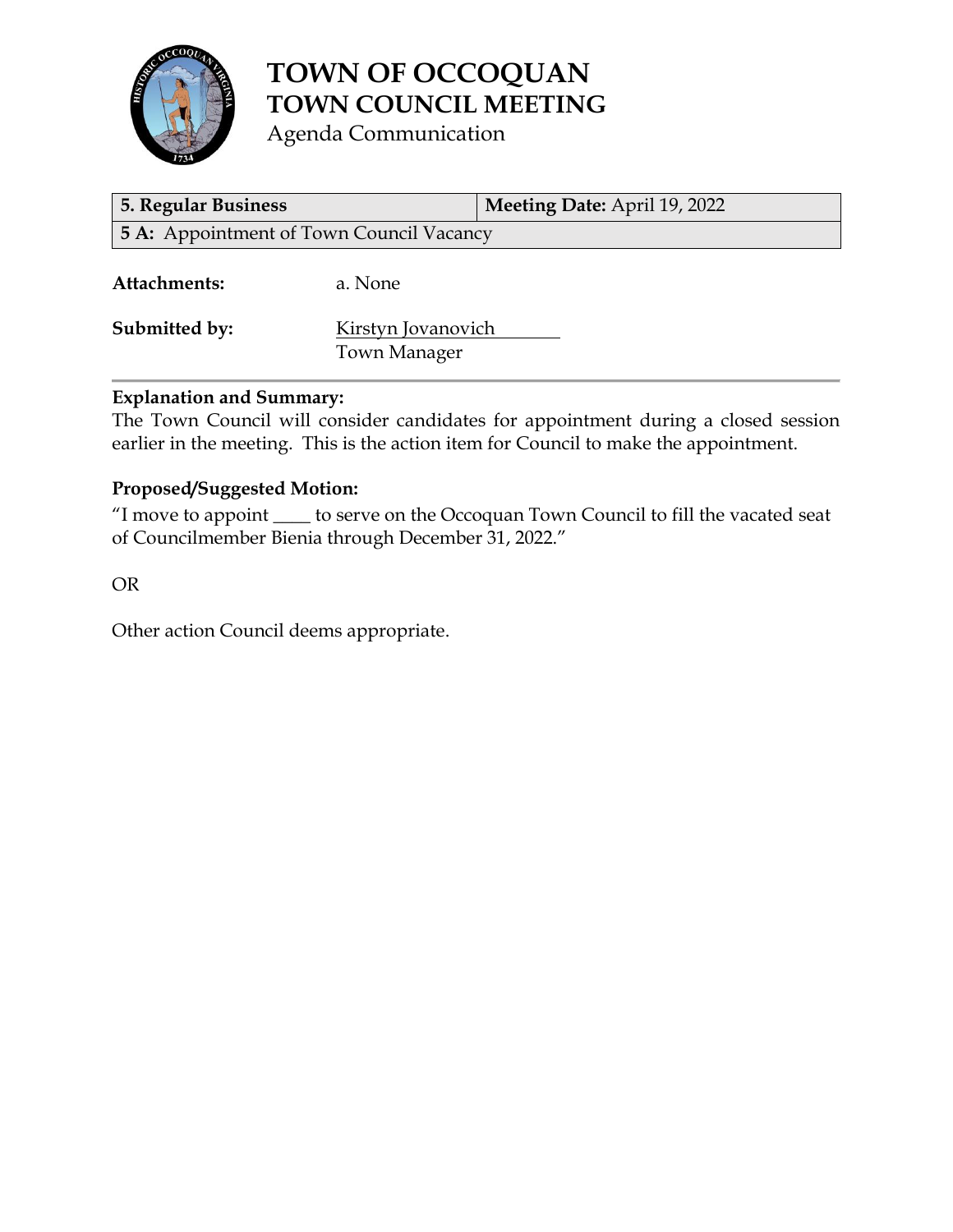

**TOWN OF OCCOQUAN TOWN COUNCIL MEETING** Agenda Communication

| <b>5. Regular Business</b>                                            |                                    | <b>Meeting Date: April 19, 2022</b> |  |  |
|-----------------------------------------------------------------------|------------------------------------|-------------------------------------|--|--|
| <b>5 B:</b> Request to Appoint Members to the Board of Zoning Appeals |                                    |                                     |  |  |
| Attachments:                                                          | a. Resolution                      |                                     |  |  |
| Submitted by:                                                         | Kirstyn Jovanovich<br>Town Manager |                                     |  |  |

#### **Explanation and Summary:**

The Prince William County Circuit Court makes appointments to the Board of Zoning Appeals; however, the Town Council is asked to recommend names to the Court for consideration and appointment of one individual for each vacancy.

The Board of Zoning Appeals is described in § 33.20 – 33.31 of the Town Code. The Board is to consist of five residents of the town, who are appointed by the circuit court for a five-year term. Members are able to serve consecutive terms.

In September 2021, the Town Council recommended five individuals to serve on the Board, who were then appointed by the Circuit Court:

- Jim Drakes (January 31, 2022)
- Nick Roper (January 31, 2023)
- Liz Quist (January 31, 2024)
- Walt Seiberling (January 31, 2024)
- Vicky Somma (January 31, 2026)

This is a request to adopt the attached resolution to request reappointment of Mr. Drakes for a term through January 31, 2027.

**Town Attorney's Recommendation:** Recommend adoption of the attached resolution.

**Staff Recommendation:** Concur with Town Attorney's recommendation.

#### **Proposed/Suggested Motion:**

"I move to adopt Resolution R-2022-06 to submit the following name to the Prince William County Circuit Court for appointment to the Occoquan Board of Zoning Appeals: Jim Drakes for a term through January 31, 2027.

OR